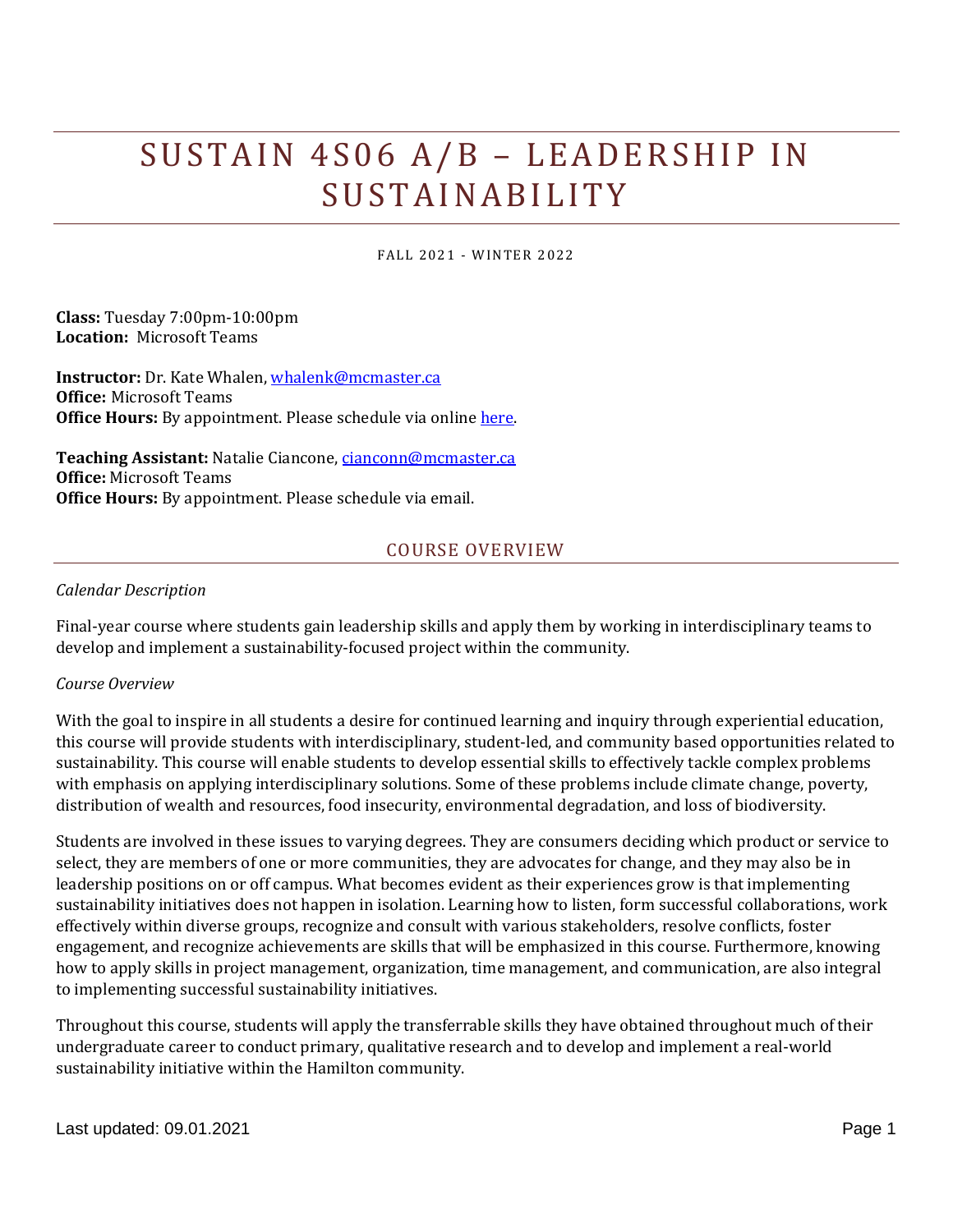By the end of the course, students will be able to:

- Demonstrate a deep understanding of local sustainability issues and their interconnectedness within a broader system through written assignments, discussions, and practical application
- Apply essential skills within an interdisciplinary setting, including project management, change management, problem solving, teamwork, and communication
- Generate solutions to problems and evaluate outcomes through conducting research and implementing critical thinking and interdisciplinary problem-solving skills
- Create meaning by generating connections between academic theory and action through reflection

# COURSE STRUCTURE

While SUSTAIN 4S06 is focused on the student-led development and implementation of a research-focused project within a community, students will be provided with support throughout the course. Support will include readings and learning resources, facilitated class discussions, and written assignments, which are aimed to assist students in the successful completion of their project and enhance their experiential learning.

A unique aspect of this course is that students will be encouraged to develop a wide range of essential skills by participating in workshops led by the instructor and/or by guest speakers, which will take place during scheduled class time.

# ONLINE COMMUNICATION PLATFORMS

This course uses Avenue to Learn to post assignments, rubrics, readings, and other notices. It is important to visit Avenue to Learn regularly to be kept informed of any new information. Most course assignments will be submitted via Avenue to Learn (<http://avenue.mcmaster.ca/>).

Classes will take place using Microsoft Teams.

Additional non-course-specific information, including events and opportunities, will be shared using MacSustain social media platforms, specifically **[Facebook](https://www.facebook.com/MacSustain/)**, [Instagram](https://www.instagram.com/macsustain/), and **[Twitter](https://twitter.com/MacSustain)**.

# REQUIRED READINGS, INSTRUCTIONAL VIDEOS, AND LEARNING RESOURCES

Consistent with the goals of the Sustainable Future Program, all readings, instructional videos, and learning resources are available via open access and can be found on Avenue to Learn. There is no required textbook for this course.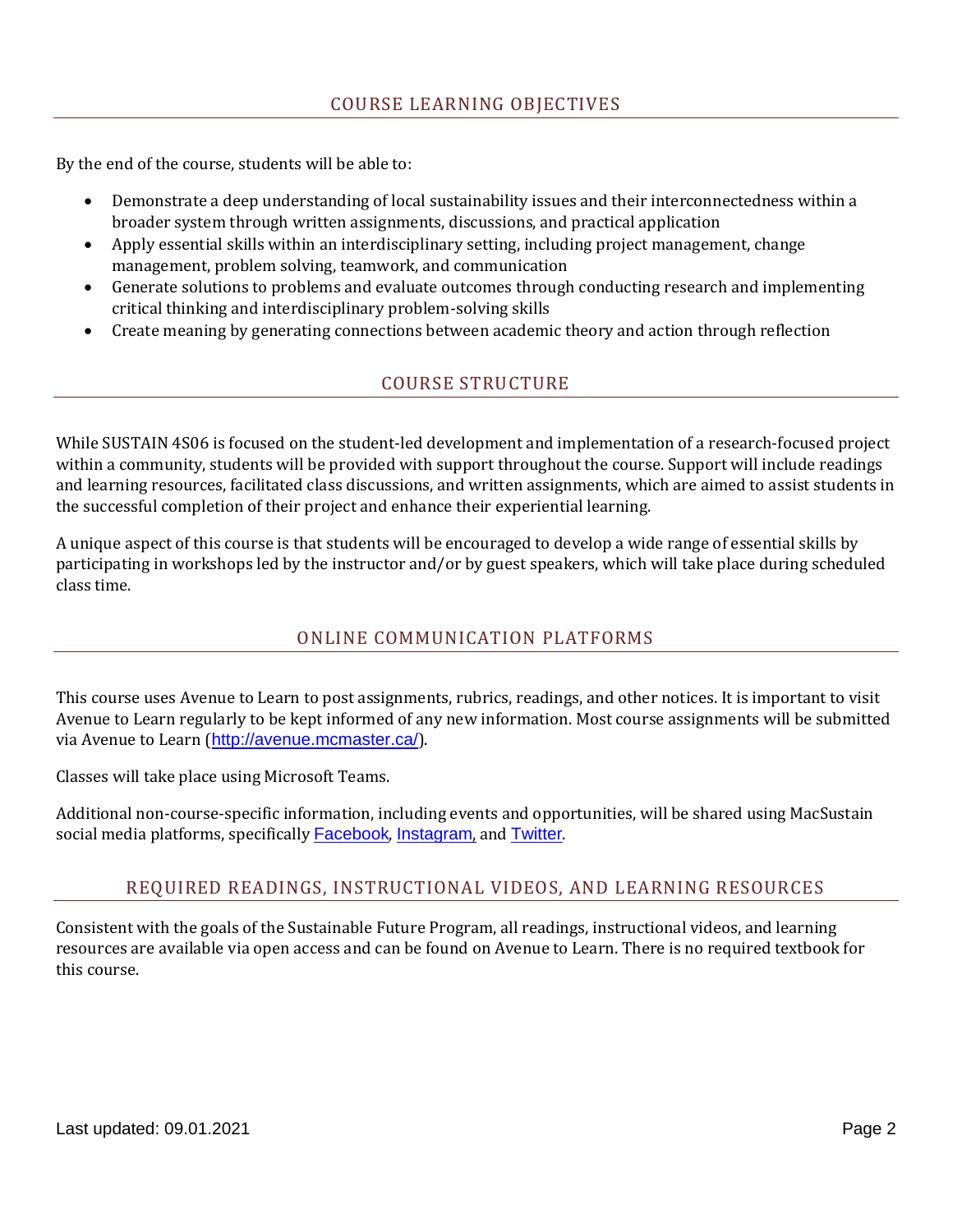# COURSE DESCRIPTION AND PROCESS

In completing their project, students will engage in practical research and application through working with individuals, groups, and/or organizations on campus and/or within the Hamilton community to implement their sustainability project. All students will work in groups of  $\sim$ 3-5. Groups will be determined based on students' choice of project whenever possible. However, the instructor reserves the right to create student project teams. Each group will work with a Community Project Champion (CPC), who works for the University, City of Hamilton, or in the Hamilton community and who will assist in guiding students to plan and implement their project.

A variety of project opportunities will be made available to students to choose from. Summary descriptions of each project will be made available to students before the first day of classes in September.

Students are encouraged to review the project description before the first class and start thinking about which projects are of greatest interest. Conducting some background research on the topic and/or on the individual CPC will be useful prior to the first class. Early in the course, CPCs will be available to meet with students, provide more information, and answer any questions that students might have. Attending class prepared with specific questions will be helpful, as students will be making their project selection immediately following the term one course add/drop deadline.

Students will rank all projects and include a brief description of their perspective and why they would like or would not like to be assigned each project. Students will submit their list of project choices via A2L. The TA will formulate project groups considering students' project selection and ranking. Please note that students do not choose their group members. Student should focus on choosing a project that is most in line with their individual learning outcomes and personal interests. Based on individual project selection, groups will be formulated. The course instructor will aim to communicate project groups within 24 hours of the submission due date/time.

Throughout term one, students will engage in working with the community to understand the issue from the community's perspective. Class time will include workshops on qualitative research methodology, study design and research ethics; project planning; and more.

Students will develop their qualitative research study, which will include between six and nine personal interviews, verbatim transcription, coding and thematic analysis, reporting, and iterative development and refinement of results. To support their primary research, students will create an ethics application and all associated resources, which will be submitted to McMaster Research Ethics Board (MREB) for review and approval before students can begin participant recruitment. Students should familiarize themselves with the MREB website including the Tips and Resources available: [https://reo.mcmaster.ca/home.](https://reo.mcmaster.ca/home) Students must have their ethics application reviewed by their CPC and by the course instructor prior to formal submission on the due date below.

During term two, students will be heavily engaged in data analysis, report writing, and potential implementation of study recommendations. Students will be able to utilize some scheduled class time for group meetings and to obtain support from the course instructor and teaching assistant but should plan to complete most of their project's implementation outside of class time. While a class schedule has been included in this syllabus, it is tentative. This course will embrace that there will be unknown events and will encourage flexibility for what content will be discussed based on when it will be most as it supports the students experiential learning. Classes will focus on providing guidance and support for items as they arise and as requested by students. Students can expect to engage in readings and discussion on topics such as successful negotiations and moving forward in the face of resistance. These topics may change based on the progress of the projects and support required by the students. In the latter part of term two, students will focus on reflection as well as the creation and submission of their final project reports.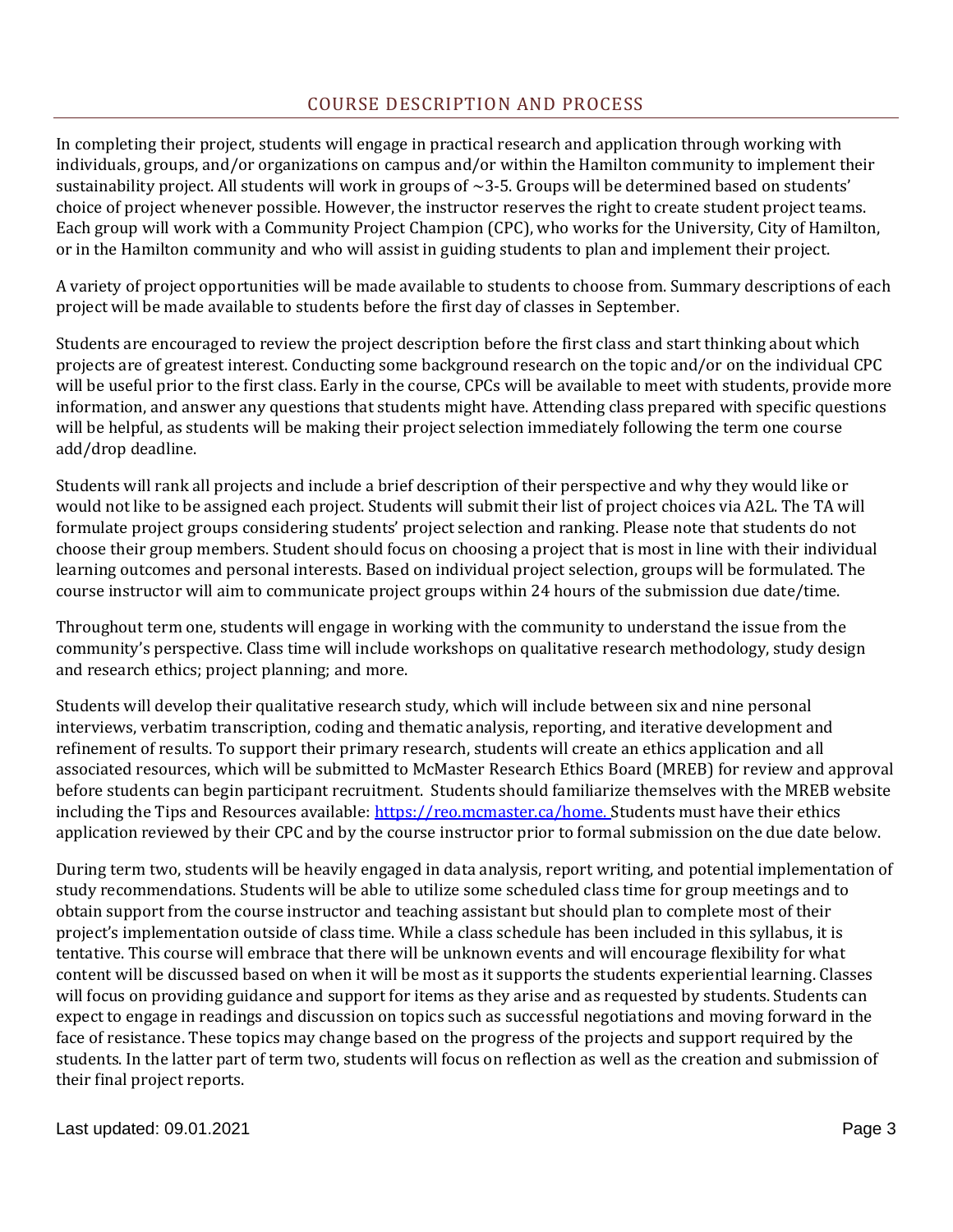# EVALUATION

Please note that detailed guidelines and marking rubrics for each assignment can be found on Avenue to Learn.

| <b>Assignment</b>               | <b>Due Date</b> | <b>Percent of Grade</b> | <b>Notes</b>                              |
|---------------------------------|-----------------|-------------------------|-------------------------------------------|
| Weekly Reflections and          | Weekly, most    | 15%                     | Reflection prompts will be given in class |
| <b>Teamwork Assessments</b>     | Mondays 9am     |                         | the previous Tuesday.                     |
| (individual)                    |                 |                         |                                           |
| Quizzes (individual)            | Usual in-class  | 5%                      | Will have one week's notice.              |
| Ethics Application (group)      | October 8.5PM   | 15%                     | For review & feedback.                    |
| Project Plan 1 (group)          | October 8.5PM   | 10%                     | Focus on Term 1                           |
| <b>Term Reflection</b>          | Dec 1.9AM or    | 10%                     | Term 1 or Term 2. Students choose.        |
| (Individual)                    | April 14.9AM    |                         |                                           |
| <b>Current Event Discussion</b> | Term 2          | 5%                      | Weekly in Term 2. Schedule to be          |
| (pairs)                         |                 |                         | determined.                               |
| Project Plan 2 (group)          | January 31.9AM  | 5%                      | <b>Update for Term 2</b>                  |
| <b>Research Report Draft</b>    | Feb 7.9AM       | 5%                      | Draft report                              |
| (Group)                         |                 |                         |                                           |
| <b>Research Report Final</b>    | Feb 18, 5PM     | 20%                     | Final report of publication-quality.      |
| (Group)                         |                 |                         | Option to post online.                    |
| Final Report Page (Group)       | Mar 21, 9AM     | 5%                      | One page report. Option to be included    |
|                                 |                 |                         | in ASP Annual Report online.              |
| Presentation & Report to        | April 4.9AM     | 5%                      | Recorded presentation and report on       |
| Decision-makers (group)         |                 |                         | who, what, where, when, why, and how.     |

# Tentative SCHEDULE

| <b>Date</b>  | <b>Topic</b>                                  |  |  |
|--------------|-----------------------------------------------|--|--|
| September 7  | <b>Introduction</b>                           |  |  |
|              | Project pitches                               |  |  |
| September 14 | Getting messy with qualitative research       |  |  |
| September 21 | Introduction to ethics                        |  |  |
|              | Project planning                              |  |  |
| September 28 | Ethics workshop                               |  |  |
| October 5    | Ethics groupwork                              |  |  |
|              | Instructor review of Ethics application       |  |  |
| October 12   | <b>Midterm Recess</b>                         |  |  |
| October 19   | Study recruitment                             |  |  |
|              | Asking great questions                        |  |  |
|              | Mock interviews                               |  |  |
| October 26   | Transcribing                                  |  |  |
|              | Coding                                        |  |  |
|              | <b>Boundaries</b>                             |  |  |
| November 2   | Reflection for learning                       |  |  |
|              | Qualitative research presentation preparation |  |  |
|              | Radical candor                                |  |  |
|              | Reporting to decision-makers workshop         |  |  |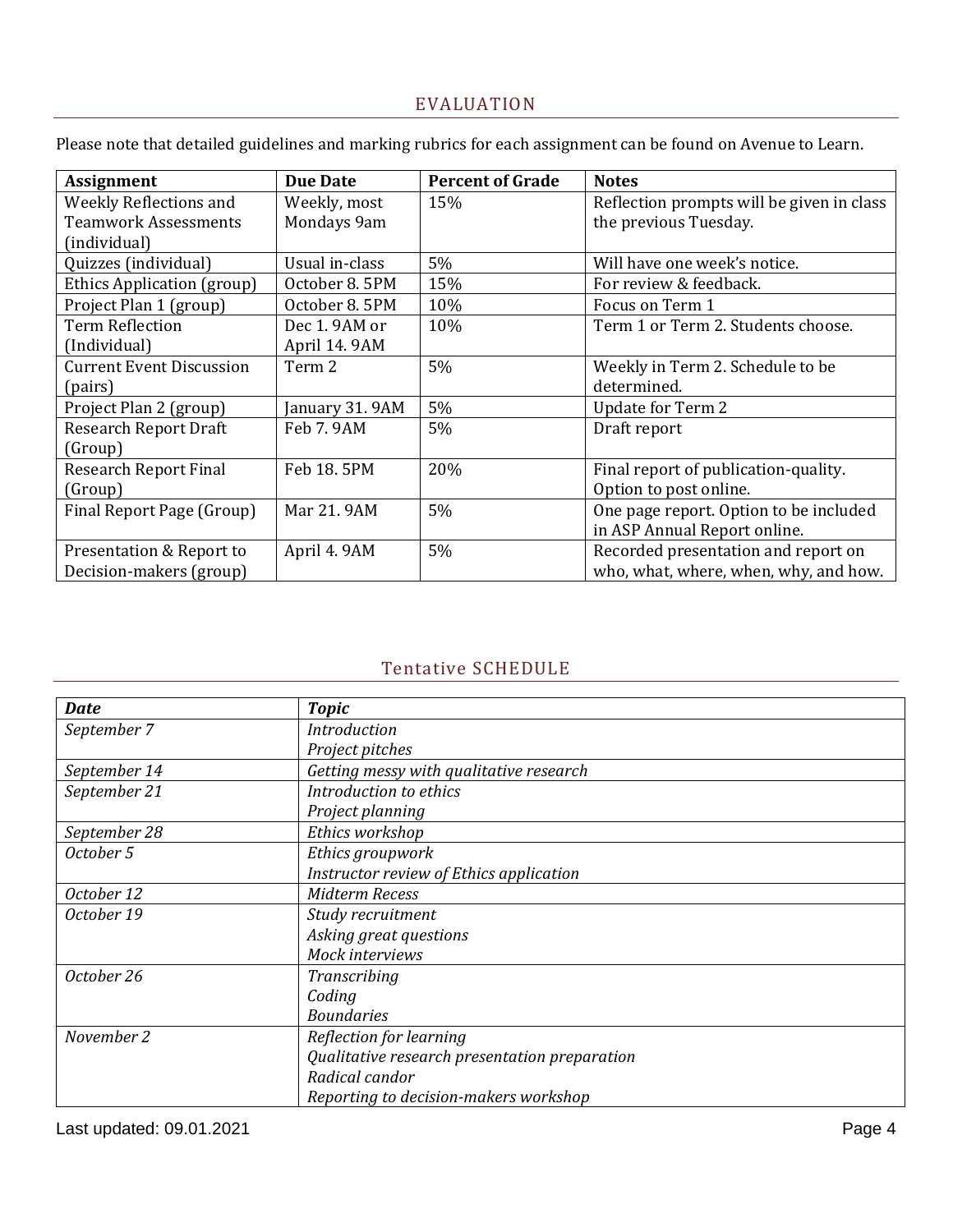| November 9  | Qualitative research presentations |  |  |  |
|-------------|------------------------------------|--|--|--|
|             | Saboteurs, strengths, & values     |  |  |  |
| November 16 | Defining leadership                |  |  |  |
|             | Reference letters                  |  |  |  |
| November 23 | Reflection workshop                |  |  |  |
|             | Creating code structures           |  |  |  |
| November 30 | Facilitated reflection writing     |  |  |  |
| December 7  | Term wrap-up                       |  |  |  |
|             | <b>BREAK</b>                       |  |  |  |
| January 11  | NVIVO workshop                     |  |  |  |
| January 18  | Current event 1                    |  |  |  |
|             | Creating code diagram              |  |  |  |
|             | Selecting quotes                   |  |  |  |
| January 25  | Current event 2                    |  |  |  |
|             | Confirming quotes                  |  |  |  |
|             | Project planning                   |  |  |  |
| February 1  | Current event 3                    |  |  |  |
|             | Research report workshop           |  |  |  |
| February 8  | Current event 4                    |  |  |  |
|             | Goal setting                       |  |  |  |
|             | Habits                             |  |  |  |
|             | Research report group work         |  |  |  |
| February 15 | Current event 5                    |  |  |  |
|             | Perspectives                       |  |  |  |
|             | Judgement                          |  |  |  |
|             | Research report group work         |  |  |  |
| February 22 | Midterm recess                     |  |  |  |
| March 1     | Research report review             |  |  |  |
| March 8     | Current event 6                    |  |  |  |
|             | Effective communication            |  |  |  |
| March 15    | Current event 7                    |  |  |  |
|             | <b>Negotiations</b>                |  |  |  |
| March 22    | Current event 8                    |  |  |  |
|             | Advocacy workshop                  |  |  |  |
|             | Final report consultation          |  |  |  |
| March 29    | Current event 9                    |  |  |  |
|             | Mock presentations                 |  |  |  |
| April 5     | Project presentations              |  |  |  |
|             | Current event 10                   |  |  |  |
| April 12    | Virtual campfire                   |  |  |  |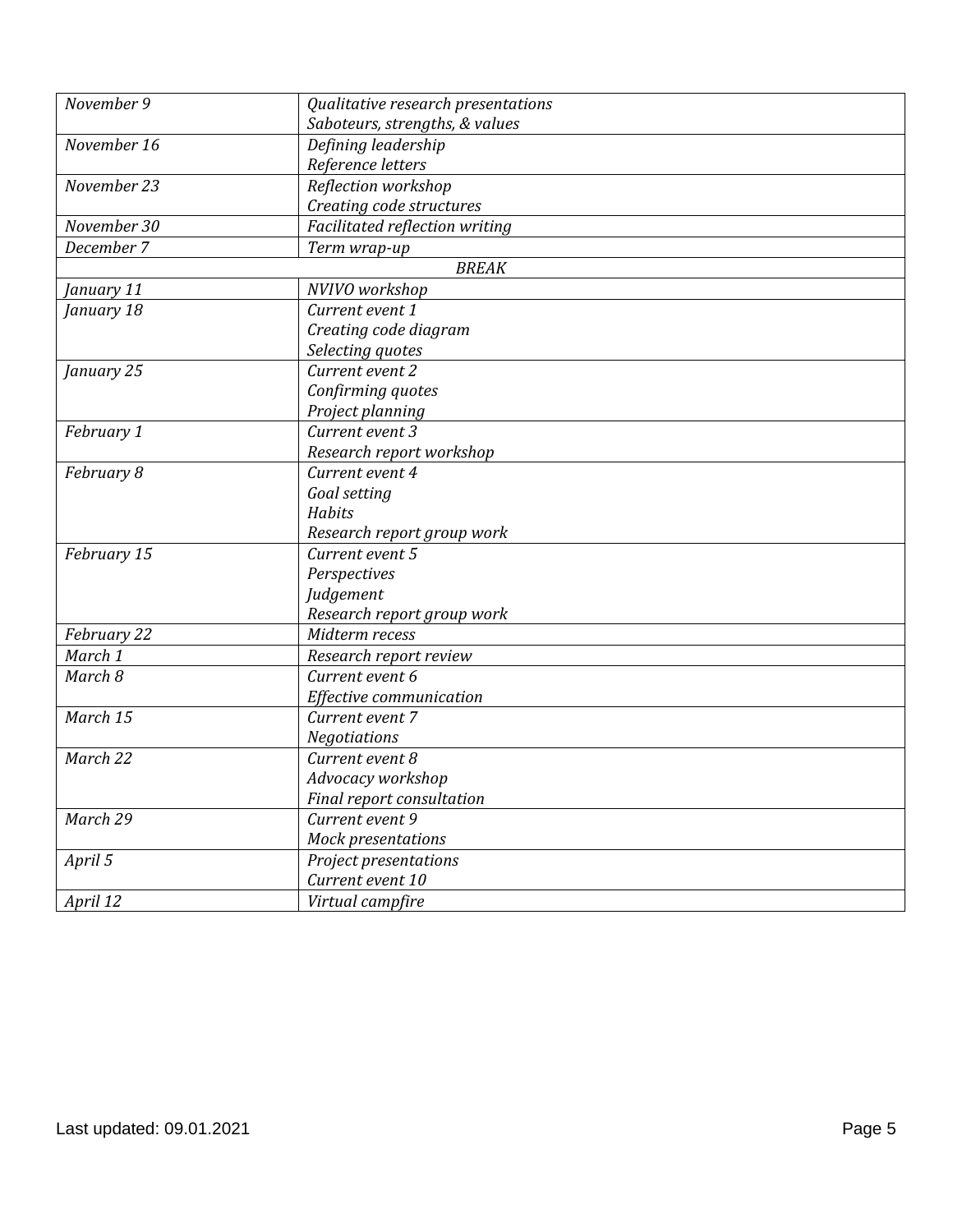## *Group Work*

An objective of this course is to provide students with the opportunity to develop their teamwork and interpersonal skills. Throughout the course, students will be provided with a variety of opportunities for interdisciplinary discussion and group work. If and when challenges or conflicts arise, students should utilize the opportunities to employ strategies to improve the group dynamics going forward.

To support formative assessment and feedback on group work skills, students will conduct weekly self and group assessments. Additionally, students will submit an evaluation of contribution along with the submission of each group assignment. If any group members' overall assessment is below 70%, the instructor reserves the right to apply their weighting to the group members overall project grade. For example, if the group's total project grade is an 80% but one group member was assessed at a 69%, that group member would receive a 55% on their overall project.

Students are encouraged to work as a team and seek support from the course instructor early on if challenges arise. Initial actions will include a facilitated discussion with all group members focused on listening and seeking first to understand in order to resolve the conflict and strengthen group dynamics.

### *Class Attendance, Participation, & Weekly Updates to Project Champions*

Students are expected to attend each class and group meeting, be on time and stay for the full duration. Additionally, students are expected to be fully present, which includes removing all potential distractions, demonstrating respect for their own learning and the experience of those around them, and participating in activities and discussions.

Each week students will send a weekly update email to their project champion, copying all group members. Once it is sent, students will forward the sent update to the course TA. The update email should include updates from the past week; next steps for the coming week; questions needing a reply (if applicable); and the agenda for the next meeting, along with the date, time and meeting location.

Acceptance will be permitted one time for lateness, missed attendance, lacking participation, or late/missed weekly meeting with a project champion. A second instance will require meeting with the course instructor to explore the situation, learn from the experience, and develop a plan for moving forward.

#### *Assignment Submission Guidelines*

*Format:* To ensure the instructor can include detailed feedback and comments, assignments should be submitted in Word format via Avenue to Learn, unless otherwise stated.

*Style:* Using APA, MLA or Chicago style is preferred, but consistency is of utmost importance. See [OWL](https://owl.purdue.edu/owl/research_and_citation/apa_style/apa_formatting_and_style_guide/general_format.html) for support.

*Late Assignments:* Please make arrangements for the submission of any late assignment. A reasonable timeframe would be at least 24-hours before the assignment is due. That being said, the more notice the better. If arrangements are not made, late assignments will be penalized 15% each day, including Saturday, starting at 12:01 am the following day. A maximum of three days will be permitted for late assignments, after which the assignment will receive a grade of zero.

Last updated: 09.01.2021 Page 6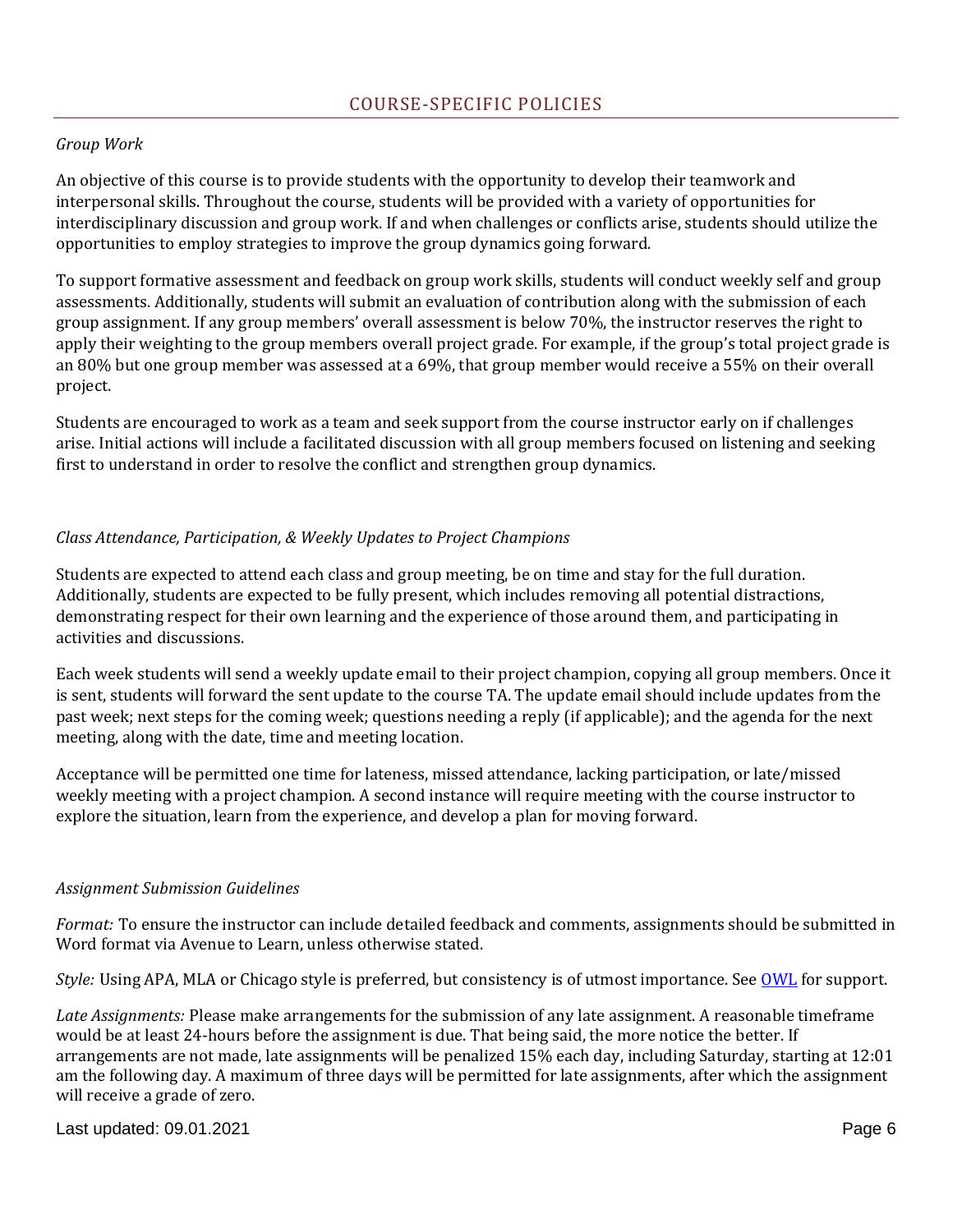## *Course Modifications*

The instructor and university reserve the right to modify elements of the course during the term. The University may change the dates and deadlines for any or all courses in extreme circumstances. If either type of modification becomes necessary, reasonable notice and communication with the students will be given with explanation and the opportunity to comment on changes. It is the responsibility of the student to check his/her McMaster email and course websites weekly during the term and to note any changes.

#### *Communications*

It is the student's responsibility to:

- Maintain current contact information with the University, including address, phone numbers, and emergency contact information.
- Use the University provided e-mail address or maintain a valid forwarding e-mail address.
- Regularly check the official University communications channels. Official University communications are considered received if sent by postal mail, by fax, or by e-mail to the student's designated primary e-mail account via their "@mcmaster.ca" alias.

# POLICIES

#### *Academic Integrity*

You are expected to exhibit honesty and use ethical behaviour in all aspects of the learning process. Academic credentials you earn are rooted in principles of honesty and academic integrity. **It is your responsibility to understand what constitutes academic dishonesty.**

Academic dishonesty is to knowingly act or fail to act in a way that results or could result in unearned academic credit or advantage. This behaviour can result in serious consequences, e.g. the grade of zero on an assignment, loss of credit with a notation on the transcript (notation reads: "Grade of F assigned for academic dishonesty"), and/or suspension or expulsion from the university. For information on the various types of academic dishonesty please refer to the *[Academic Integrity Policy](https://secretariat.mcmaster.ca/app/uploads/Academic-Integrity-Policy-1-1.pdf)*, located at https://secretariat.mcmaster.ca/university-policies-proceduresguidelines/

The following illustrates only three forms of academic dishonesty:

- plagiarism, e.g. the submission of work that is not one's own or for which other credit has been obtained.
- improper collaboration in group work.
- copying or using unauthorized aids in tests and examinations.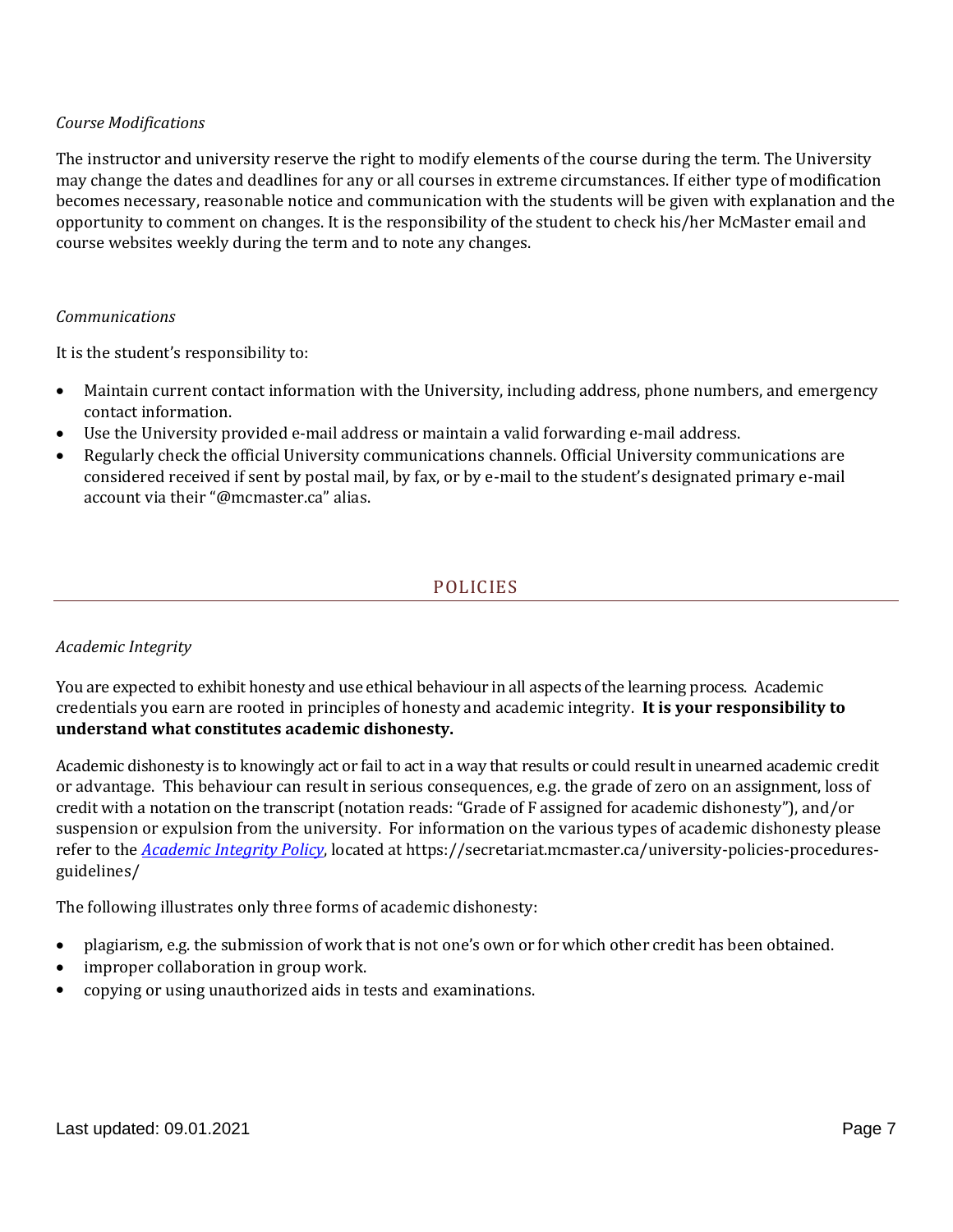# *Authenticity/Plagiarism Detection*

*Some courses may* use a web-based service (Turnitin.com) to reveal authenticity and ownership of student submitted work. For courses using such software, students will be expected to submit their work electronically either directly to Turnitin.com or via an online learning platform (e.g. A2L, etc.) using plagiarism detection (a service supported by Turnitin.com) so it can be checked for academic dishonesty.

Students who do not wish their work to be submitted through the plagiarism detection software must inform the Instructor before the assignment is due. No penalty will be assigned to a student who does not submit work to the plagiarism detection software. **All submitted work is subject to normal verification that standards of academic integrity have been upheld** (e.g., on-line search, other software, etc.). For more details about McMaster's use of Turnitin.com please go to [www.mcmaster.ca/academicintegrity.](http://www.mcmaster.ca/academicintegrity)

## *Courses with an On-line Element*

*Some courses may* use on-line elements (e.g. e-mail, Avenue to Learn (A2L), LearnLink, web pages, capa, Moodle, ThinkingCap, etc.). Students should be aware that, when they access the electronic components of a course using these elements, private information such as first and last names, user names for the McMaster e-mail accounts, and program affiliation may become apparent to all other students in the same course. The available information is dependent on the technology used. Continuation in a course that uses on-line elements will be deemed consent to this disclosure. If you have any questions or concerns about such disclosure please discuss this with the course instructor.

## *Online Proctoring*

**Some courses may** use online proctoring software for tests and exams. This software may require students to turn on their video camera, present identification, monitor and record their computer activities, and/or lock/restrict their browser or other applications/software during tests or exams. This software may be required to be installed before the test/exam begins.

#### *Conduct Expectations*

As a McMaster student, you have the right to experience, and the responsibility to demonstrate, respectful and dignified interactions within all of our living, learning and working communities. These expectations are described in the *Code of Student Rights & [Responsibilities](https://secretariat.mcmaster.ca/app/uploads/Code-of-Student-Rights-and-Responsibilities.pdf)* (the "Code"). All students share the responsibility of maintaining a positive environment for the academic and personal growth of all McMaster community members, **whether in person or online**.

It is essential that students be mindful of their interactions online, as the Code remains in effect in virtual learning environments. The Code applies to any interactions that adversely affect, disrupt, or interfere with reasonable participation in University activities. Student disruptions or behaviours that interfere with university functions on online platforms (e.g. use of Avenue 2 Learn, WebEx or Zoom for delivery), will be taken very seriously and will be investigated. Outcomes may include restriction or removal of the involved students' access to these platforms.